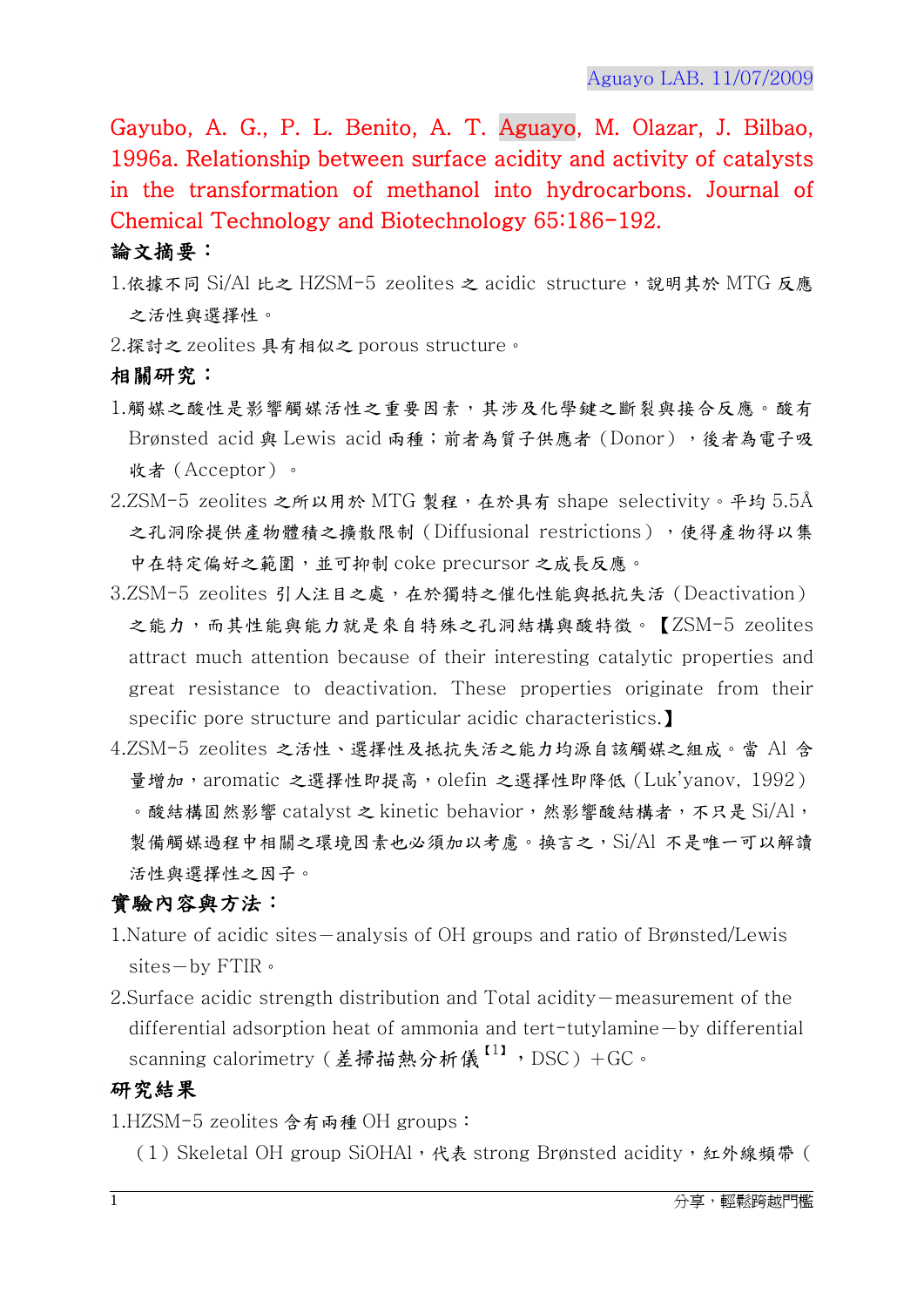IR band) 約為  $3610 \text{ cm}^{-1}$ , 頻帶強度與 Al 含量及質子交換數量有關。

- (2)與氧化矽非結晶不純物 (silica amorphous impurities)及 Silanol group SiOH 有關,位於 zeolites 之外表面,紅外線頻帶 (IR band) 約為  $3740 \sim 3720 \text{ cm}^{-1}$ , 屬於 non-acidic 或 weakly acidic。
- 2.由 IR spectra 【2】可見,代表 Silanol group 之 peak 大小,與 Si/Al 無關;然相 當於 Skelatal OH group 之 peak 則隨 Si/Al 之增加而減少。顯示 zeolites 之 Al 含 量增加 (即 Si/Al 降低), Skelatal OH group (SiOHAl ) 之數量亦增加。



FTIR analysis of hydroxyl groups of HZSM-5 zeolites with different Si/Al ratios (HZSM-1: Si/Al = 24; HZSM-5: Si/Al = 154).

- 3.由 IR specta of adsorbed pyridine<sup>[3]</sup> 顯示, 負吸收峰 (negative absorbance peaks)代表吸附發生後消失之 species,正吸收峰 (positive absorbance peaks )代表吸附發生後生成之 species。Brønsted/Lewis sites ratio 為吸收頻帶 1550  $cm^{-1}$  與 1455  $cm^{-1}$  強度之比。Si/Al 越高者,Brønsted acid sites 越少,然因 Lewis acid sites 更少, 故 Brønsted/Lewis sites ratio 反而越大。即 Si/Al 越大 ,acidic sites 密度越低。
- 4.從 NH<sub>3</sub> 與 tert-butylamine 之 differential adsorption heat 暈測顯示, Acidic strength distribution 差異不大, 然 total acidity (mmol NH<sub>3</sub>或 tert-butylamine  $g_{\text{recolites}}^{-1}$  ) 則隨 Si/Al 之增加而降低。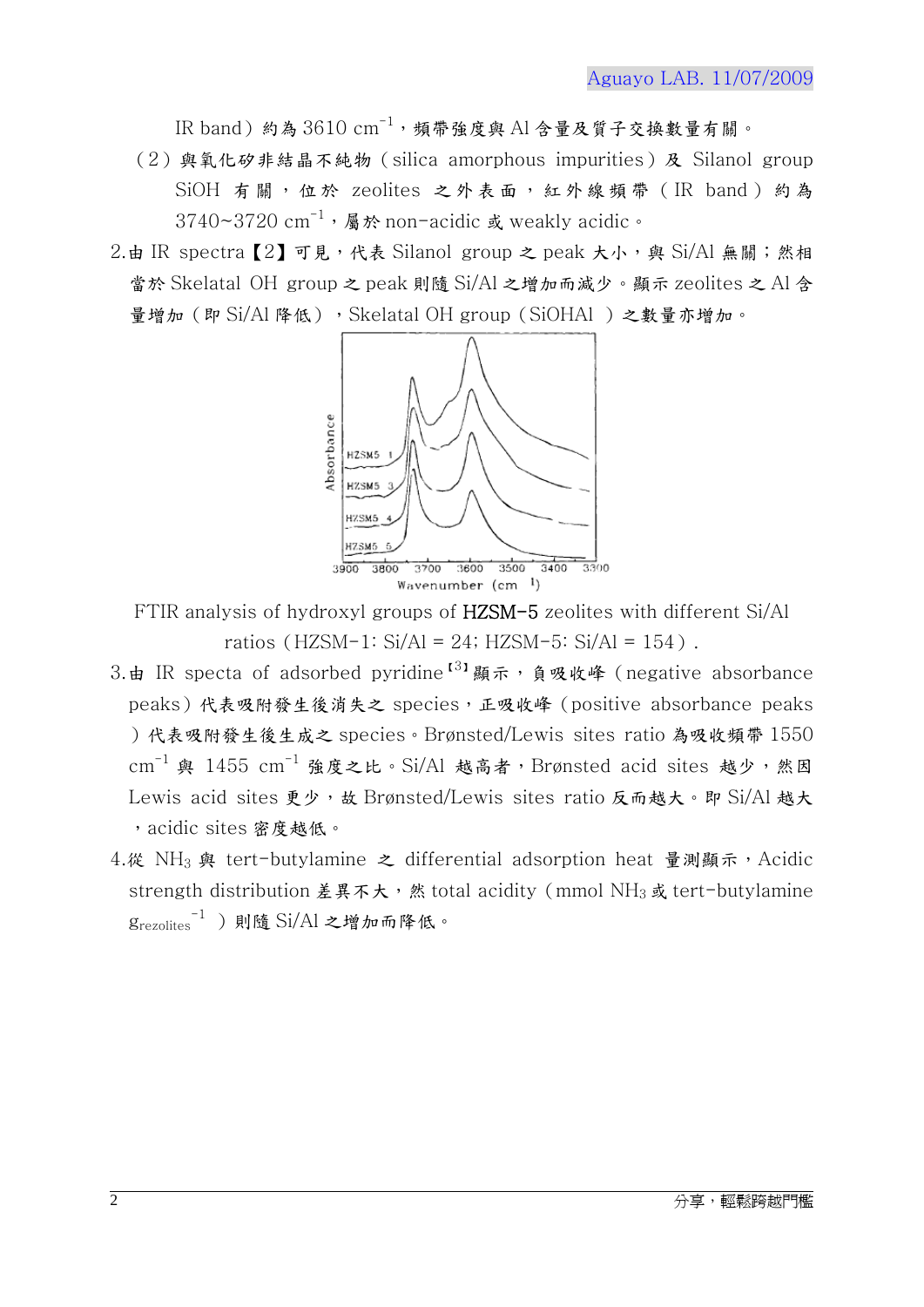

FTIR analysis of pyridine adsorbed at 423 K on HZSM5 zeolites with different Si/Al ratios.

- 5.從 NH<sub>3</sub> 與 tert-butylamine 之 TPD 量測顯示, Si/Al 越高者, maximum of chemical desorption peak 移往較低之溫度, 即 Temperature of the chemical desorption peak 越低, total acidity 越低。
- 6. Si/Al 對 MTG 製程選擇性之影響,主要來自 total acidity。
- 7.從產物分佈與 MTG 之 kinetic scheme 來看, Si/Al 越高, light olefin 之選擇性越 高, total acidity 越低 (active sites 數量越低), 且 Kinetic scheme 中之第二步 驟(formation of heavy hydrocarbons)被減弱。
- 【1】熱示差掃瞄卡量計(Differential Scanning Calorimeter, DSC)是用於量測樣品材料在 特定溫度條件下之能量變化情形之儀器。其主要原理係將樣品置於一個可透過程控式升 溫、降溫或恆溫之加熱爐中,通入氣氣、氧氣等環境氣體,當樣品發生蒸發、融熔、結 晶等相變化時,會伴隨能量之吸放熱變化,而藉由能量隨溫度或時間之變化情形,即可 判定材料之反應熱、熔點、玻璃化溫度、結晶溫度、比熱、熱穩定性、氧化安定性、交 聯反應熱、及動力學分析等。
- 【2】The spectra have been registered by diffuse reflectance in a catalytic chamber, once the samples have been activated at  $673 \text{ K}$  for 1 h.

【3】The spectra have been carried out once the samples have been activated at 673 K for 1 h, pyridine has been adsorbed at 423 K and physisorbed pyridine has been removed by vacuum at 423 K. The spectra that are shown have been obtained by